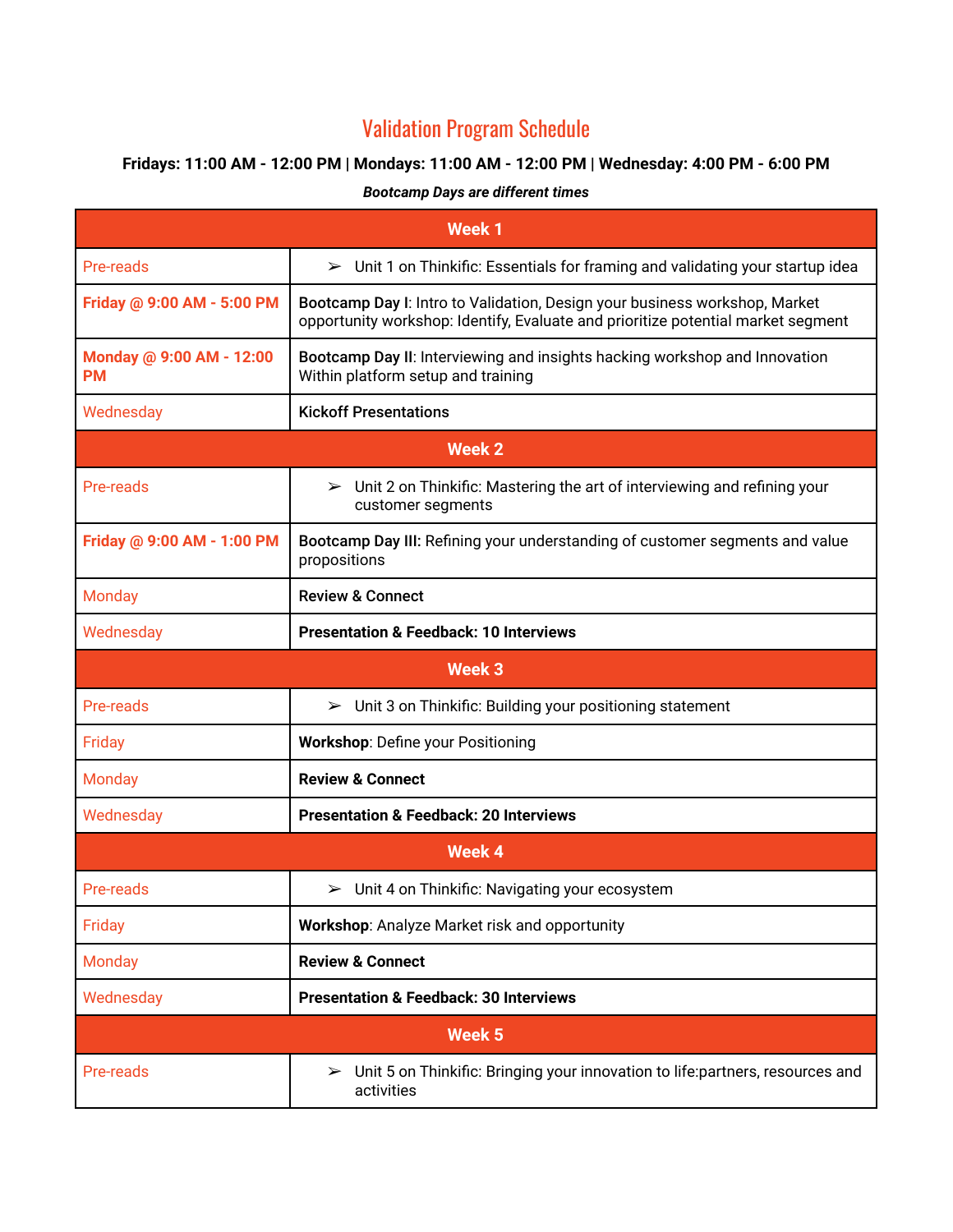| Friday            | Workshop: Develop your Business Model: Partners, resources and activities                         |  |
|-------------------|---------------------------------------------------------------------------------------------------|--|
| <b>Monday</b>     | <b>Review &amp; Connect</b>                                                                       |  |
| Wednesday         | <b>Presentation &amp; Feedback: 40 Interviews</b>                                                 |  |
| Week 6            |                                                                                                   |  |
| Pre-reads         | $\triangleright$ Unit 6 on Thinkific: Telling the story of your business model                    |  |
| Friday            | Workshop: Business Model Storytelling: Tell a strong startup story                                |  |
| <b>Monday</b>     | <b>Review &amp; Connect</b>                                                                       |  |
| Wednesday         | <b>Presentation &amp; Feedback: 50 Interviews</b>                                                 |  |
| Week <sub>7</sub> |                                                                                                   |  |
| Pre-reads         | $\triangleright$ Unit 7 on Thinkific: Testing your business viability                             |  |
| Friday            | Workshop: Build basic financial models & revenue model                                            |  |
| <b>Monday</b>     | <b>Review &amp; Connect</b>                                                                       |  |
| Wednesday         | <b>Presentation &amp; Feedback: 60 Interviews</b>                                                 |  |
| <b>Week 8</b>     |                                                                                                   |  |
| Pre-reads         | Unit 8 on Thinkific: Identifying your intellectual property strategy<br>➤                         |  |
| Friday            | Workshop: Manage Intellectual property (IP Strategy)                                              |  |
| <b>Monday</b>     | <b>Review &amp; Connect</b>                                                                       |  |
| Wednesday         | <b>Presentation &amp; Feedback: 70 Interviews</b>                                                 |  |
| <b>Week 9</b>     |                                                                                                   |  |
| Pre-reads         | $\triangleright$ Unit 9 on Thinkific: Building a strong team                                      |  |
| Friday            | <b>Workshop:</b> Building a strong team workshop: Develop team culture and norms &<br>hire talent |  |
| <b>Monday</b>     | <b>Review &amp; Connect</b>                                                                       |  |
| Wednesday         | <b>Presentation &amp; Feedback: 80 Interviews</b>                                                 |  |
| Week 10           |                                                                                                   |  |
| Pre-reads         | Unit 10 on Thinkific: Building a timeline to achieve your OKRs<br>$\blacktriangleright$           |  |
| Friday            | Workshop: Building timeline to Achieve OKRs: Set and Track Objectives & Key<br>Results (OKRs)     |  |